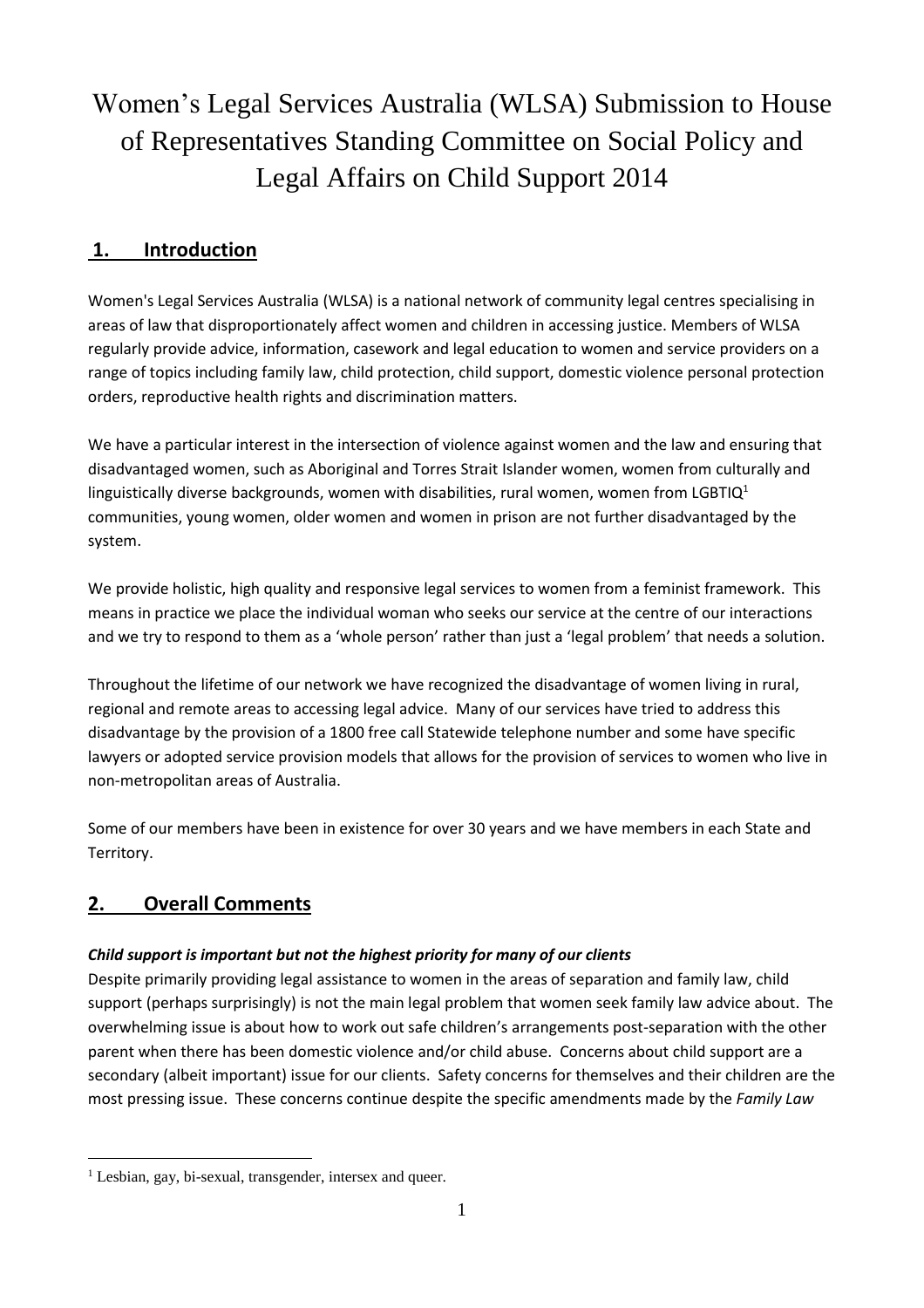*Legislation Amendment (Family Violence and Other Measures) Act 2011* that prioritized the protection of children as a primary consideration of their best interests.

Our clients are forced to confront the child support issue because it is often used as a 'tool of financial control and abuse' of the mother. This continues to occur despite the supposed **disconnection** between the decision about the amount of time children spend with a parent and the payment of child support. For example, women are told by their ex-partners "*if you want money off me – I'll take the kids off you*". These sorts of threats are very real to women who have lived with violence and they are aware or quickly become aware they may not be eligible for legal aid and will therefore have to fight for their children alone in an FDR session or acting for themselves in the court.

In light of this threat, women often enter into objectively unfair private arrangements to avoid family court litigation. The result is, of course that ultimately their children are financially deprived and many households live in poverty. Many women rely on child support so that they are able to meet the basics of survival such as rent, electricity and food, as opposed to child support being a "top up" to an otherwise solid economic existence. They are left to explain to their children the reasons why they are unable to join sporting teams or go on school excursions and deal with the emotional aftermath of this.

#### *Fathers not having contact with children*

We anticipate many submissions may speak to this issue. We ask the parliamentary committee to not necessarily take these claims at face value and to refer to credible academic research on the issue. The WLSA network advocates for gender equality and our position is that we do not believe that sufficient weight is given in decision-making in the family law system to the impact of domestic violence on women and children.

In our experience, it is rare that there will be orders that a child has no contact with the other parent. It is only in the most extreme cases, where there are issues about the safety of the children, that such orders will be made. However, there still exists a myth about an "entitlement" to shared care and this seems to translate into a demand for shared care, even where it is not developmentally appropriate for the child, for example, where the child is young or where the father has little involvement in the child's life prior to separation. As lawyers, we provide legal advice in accordance with the *Family Law Act*, case law and current court practice. As a result our advice to women on a daily basis, even when there is violence- is about doing their best and in the safest possible way (within the constraints of the current system) to make their children available to have time and communicate with the other parent.

When the current legal system so positively encourages the ongoing involvement of the other parent in the life of the child, it is difficult to understand the basis of these continuing claims about "*the mother stopped me having contact, so it is unfair that I should have to pay child support".*

Also, as children grow into their teenage years, greater weight is given in family law decision-making to their views about spending time with the other parent. Some children strongly resist spending time with the other parent for a variety of reasons including because they have also directly suffered from the violence or seen the impact on their mother or they are uncomfortable with the other parent, especially if they have not taken any real interest in their life or know how to communicate with them. Whilst for others, they may simply not want to, or can't fit the parent into their otherwise busy schedule because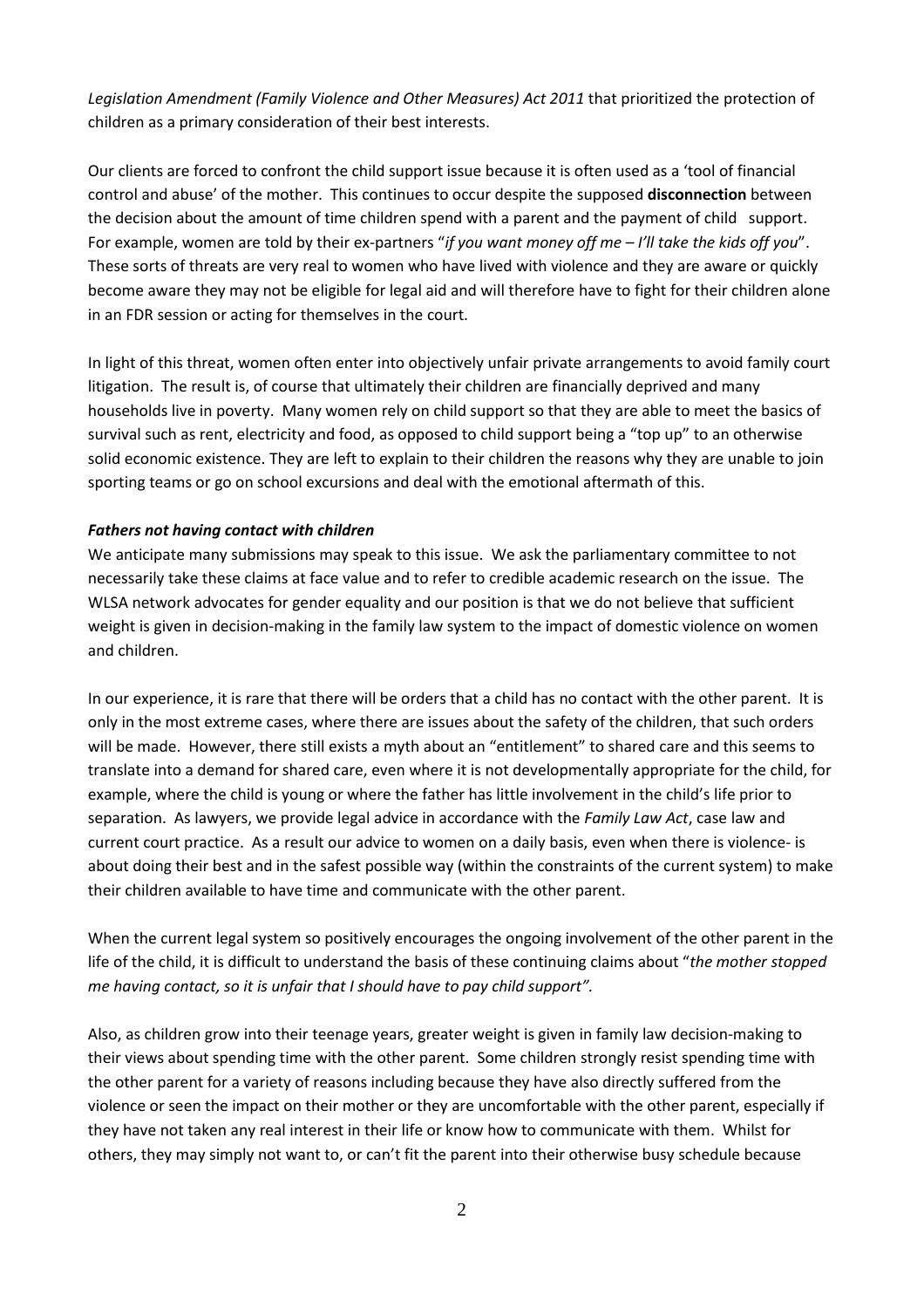their life focus has moved on from their parents to school, friendships and other social activities; these parents still have a financial responsibility to support their child(ren).

#### *Claims that domestic violence are routinely accepted by the court*

Statements that the family law courts accept claims of domestic violence as a matter of course without evidence are also unfounded. In our experience, it can be very difficult for victims of violence to provide the court with sufficient evidence that back up their concerns about safety.

#### *Assumptions that Mothers can just move away*

The reality is that relocating with a child is notoriously difficult. If a mother moves without the court's permission or the other parent's consent, the court may order that the child be returned or that the child live with the other parent even when there has been domestic violence.

# **3. Summary of Recommendations**

- 1. That the best interests of the child be the paramount consideration in child support legislation.
- 2. That the child becomes the primary "client" of child support.
- 3. That child support policy and literature reflect this understanding.
- 4. The child support policy distinguish between those families that have experienced domestic

violence and those families who are 'high conflict'.

- 5. That the definition of high conflict specifically exclude matters involving domestic violence or abuse.
- 6. That child support policy and practice reflect the following reality:
- financial abuse is a common feature of domestic violence; and
- that child support is a key platform where ongoing abuse can be perpetrated against victims and children.
- 7. That a special pathway be developed for cases involving domestic violence and specifically cover matters where the victim of violence is both the payee and payer.
- 8. That the pathway be developed following standards of international best practice and in consultation with specialists in domestic violence who have expertise working with victims of violence (including WLSA representatives) and perpetrators of violence, () and that the pathway include (for example):
	- That the safety of victims of violence and children be the priority in these cases;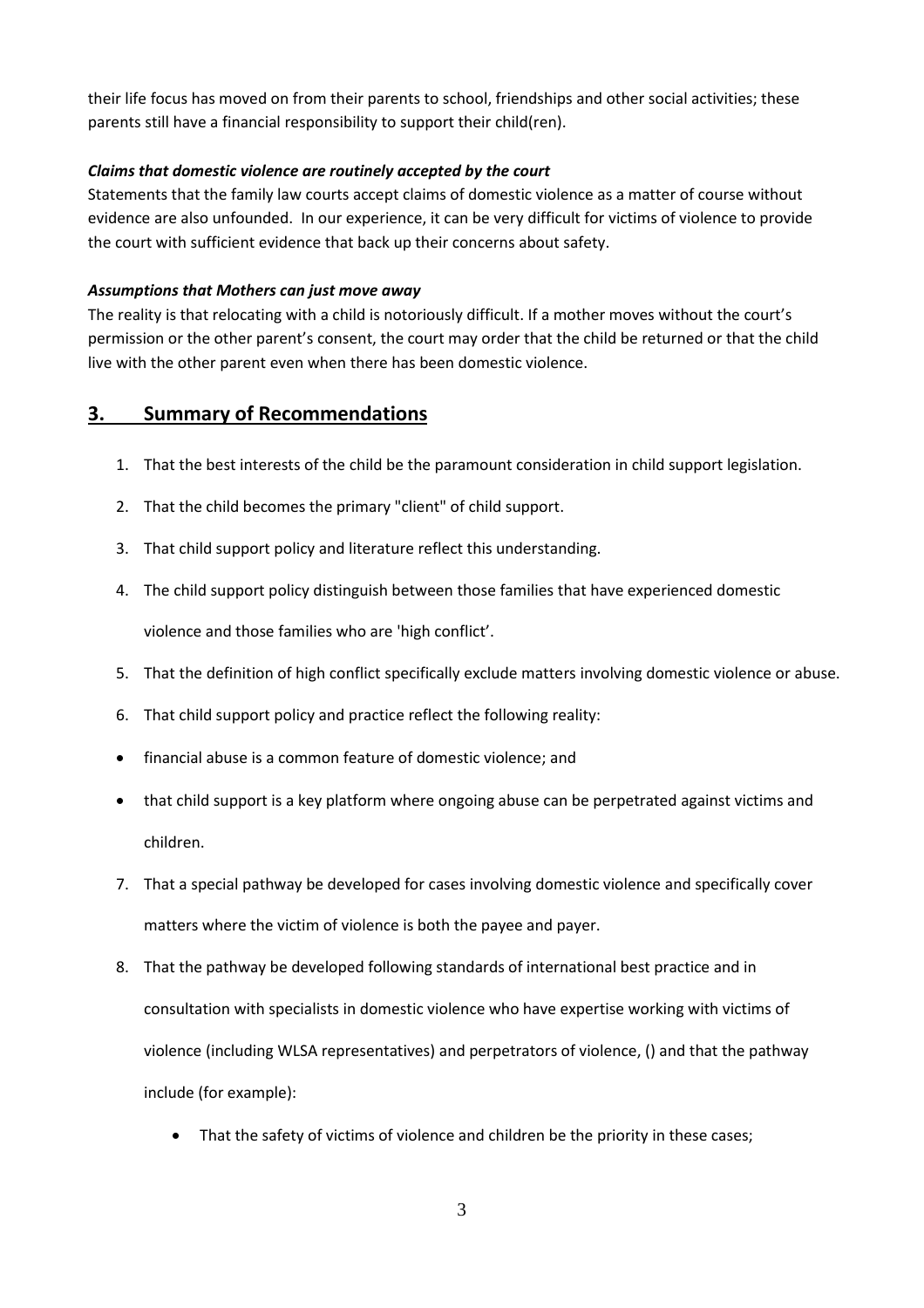- That a permanent case worker be appointed with specialised training and who can provide consistent decision-making in the case;
- That in this pathway particular regard should be given to the amount of information that is released to the other parent because its release could have safety ramifications for the victim of violence and their children;
- That consideration be given to referring the cases to a specialist model of mediation that has been developed specifically for matters involving domestic violence (eg Coordinated Family Dispute Resolution model);
- In the alternative, these mediations be lawyer assisted;
- That exemptions from private collections be specifically considered because forcing victims to directly negotiate with the perpetrator will rarely result in fair outcomes for children and at its worst, can be dangerous;
- That consideration be given at an earlier point than other cases not involving violence about a referral to an adjudicated decision; and
- That these cases be closely monitored for systems abuse.
- 9. That a domestic violence screening tool be developed for the Child Support Program.
- 10. That all Child Support Program staff be trained in screening for and identifying domestic violence and that the trainers have clinical experience in working with victims and perpetrators of domestic violence (following standards of international best practice).
- 11. That any alternative dispute resolution processes developed or already in place should not take place without appropriate financial disclosure.
- 12. That specific consideration should be given to improving the mechanisms currently in place about providing information to prisoners (including women prisoners) about applying for an exemption from child support payment during their prison term and that specific consideration be given to violent offenders (including those who have offended against children) from accumulating child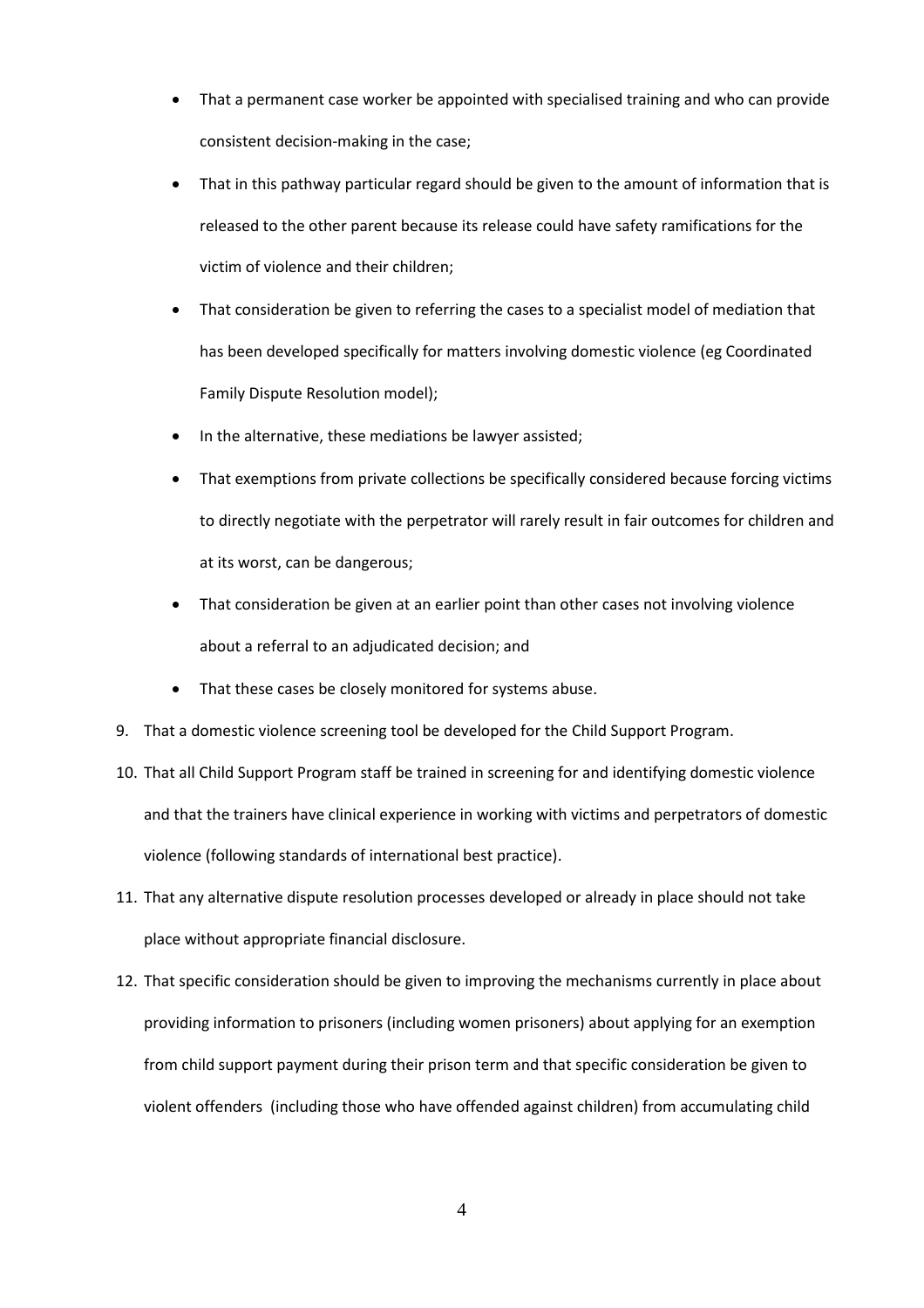support debt and using this as a means to have further contact with the family post-release by commencing proceedings to dismiss the debt.

- 13. That the Child Support Program consider other strategies operating in other jurisdictions such as Canada to incentivize payment and to avoid accrual of arrears.
- 14. That consideration be given to the New Zealand approach where payment of child support is paid to a government and consistency of payment is assured because the government 'tops up' even when the payee fails to make payment. This ensures that a stable and reliable income source is provided to the family and that the children are not disadvantaged. Pursuing arrears clearly becomes the responsibility of the government agency.
- 15. That specific consideration be given to assist fair payment of child support when the payer is selfemployed or owns their own business.
- 16. That given the intersection of poverty, gender, violence against women and issues of financial abuse and control through the Child Support system, each Women's Legal Service be specifically funded for a child support lawyer.
- 17. That a broad based empirical study be conducted into the financial outcomes of men and women

post separation in Australia.

 $\overline{a}$ 

The Australian Law Reform Commission's Issues Paper 38 "Family Violence and Commonwealth Laws- Child Support and Family Assistance"<sup>2</sup> provides some evidence in relation to our concerns outlined in this paper including, but not limited to:

- that child support can be used to perpetuate financial abuse on victims of violence and their children; in particular, the issue of private agreements and family violence was considered,
- concerns about the disclosure of personal information where there was family violence and its impact on safety and
- that some victims may not pursue their children's appropriate amount of child support because of fear of reprisals.

The ALRC recommend a common definition of violence be adopted, screening take place and training for staff.

We now provide comment on the specific terms of reference of the inquiry:

<sup>2</sup> http://www.alrc.gov.au/publications/family-violence%E2%80%94child-support-and-family-assistance/child-supportlaws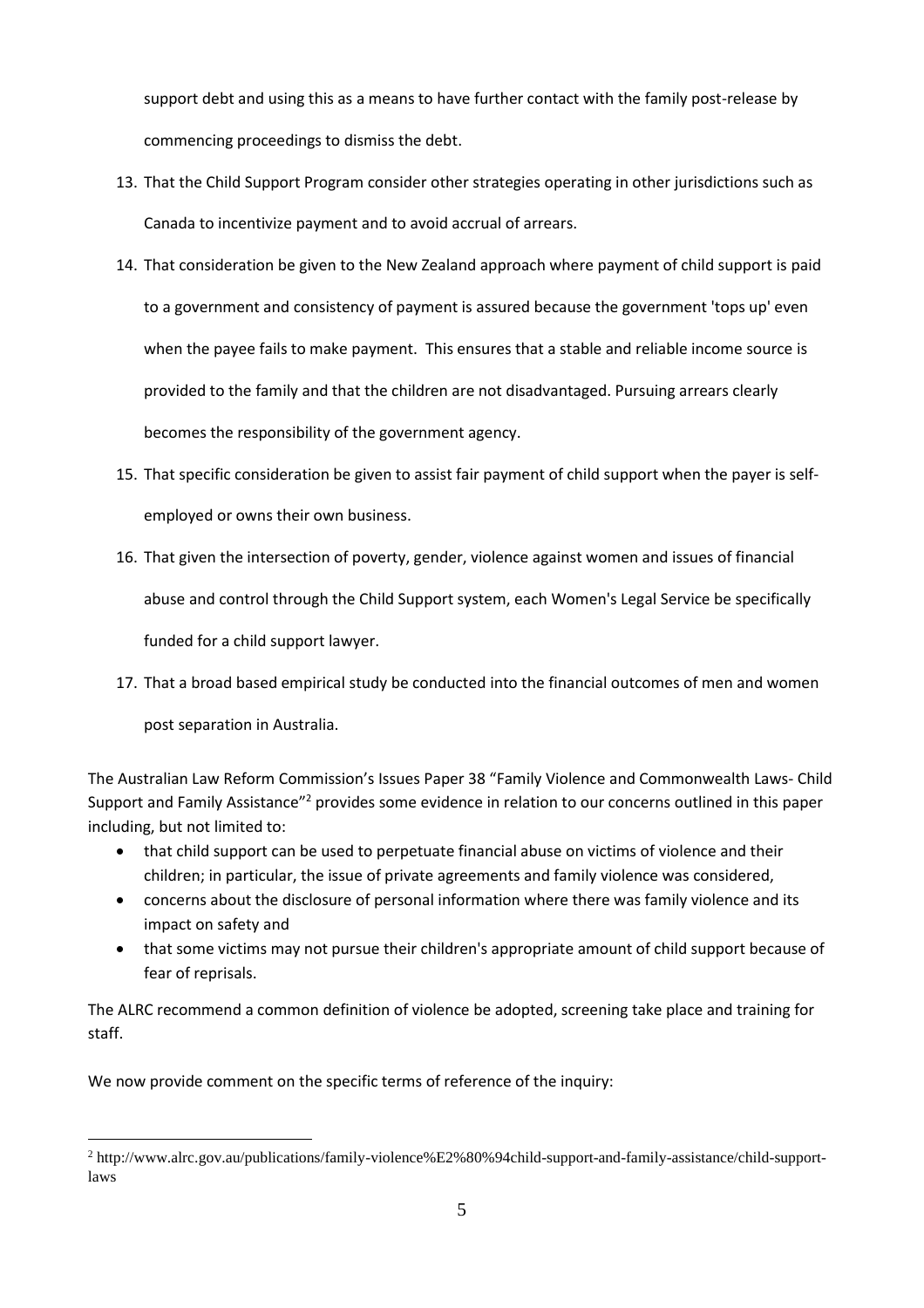# **4. Linkages between family law court decisions and Child Support**

## *The "best interests of the child" is not the paramount objective of child support legislation*

Although the principal object of both the *Child Support (Assessment) Act* 1989 and child maintenance under the *Family Law Act* for dependent children over 18 years and children otherwise outside of the Child Support scheme are the same, that is "*ensuring that children receive a proper level of financial support from their parents*", the over-arching consideration in making parenting orders (including child maintenance orders) under the *Family Law Act* is that the child's best interests is the paramount consideration.

#### *The paramountcy principle refocuses attention on the children*

The application of the paramountcy principle has a huge impact on the way disputes are handled, on their outcome and processes. The issues of children's time with a parent and their financial support are kept as separate issues and this arguably assists in diffusing disputes. It works in the favour of both the main carers of children and the parent who doesn't live with the children. For example, the main carer of the child must provide the child for contact if it is in the child's best interest even if they don't like the other parent or want them in their life. Similarly, if a parent isn't spending much time with their child (which can be for a variety of reasons) that parent still has an obligation to financially support the child because it is about the best interests of the child for this to occur.

We submit that thought should be given to introducing the paramountcy principle into Child Support legislation to make it consistent with family law decision-making and also as a strategy of focusing attention by the system and individuals involved in it, on providing fair and equitable financial outcomes for children post-separation.

At the moment, arguably the Child Support Program essentially has three clients - the payer, the payee and the children. The Program is therefore forced to consider the implications for everyone in decision-making and that in so doing, it can be at the cost of children. Arguably, if the focus is placed on child support being about the best interests of children, then this approach may make decision-making easier for the Child Support Program and more equitable for the children.

Some of the submissions to the inquiry already speak about the need for a "culture change". Perhaps a focus on the paramount interests of the child could lead this culture change.

## *Communication from the Child Support Program about payment should focus on the child*

This would flow through the whole system including how the Child Support Program communicates with parents in their literature about the payment of child support. Current literature often refers to payment to the payee parent. This communication should be tweaked to read for example, "payments for the benefit of the child that are made to the other parent".

# **5. How the scheme could provide better outcomes for "high conflict" families**

"High conflict" families are different to families where domestic and family violence feature. It is important to specifically name domestic and family violence, as there are implications for safety when we do not. It is important not to mutualise domestic and family violence into a term such as "high conflict". High conflict should be specifically defined and exclude matters involving domestic violence or abuse.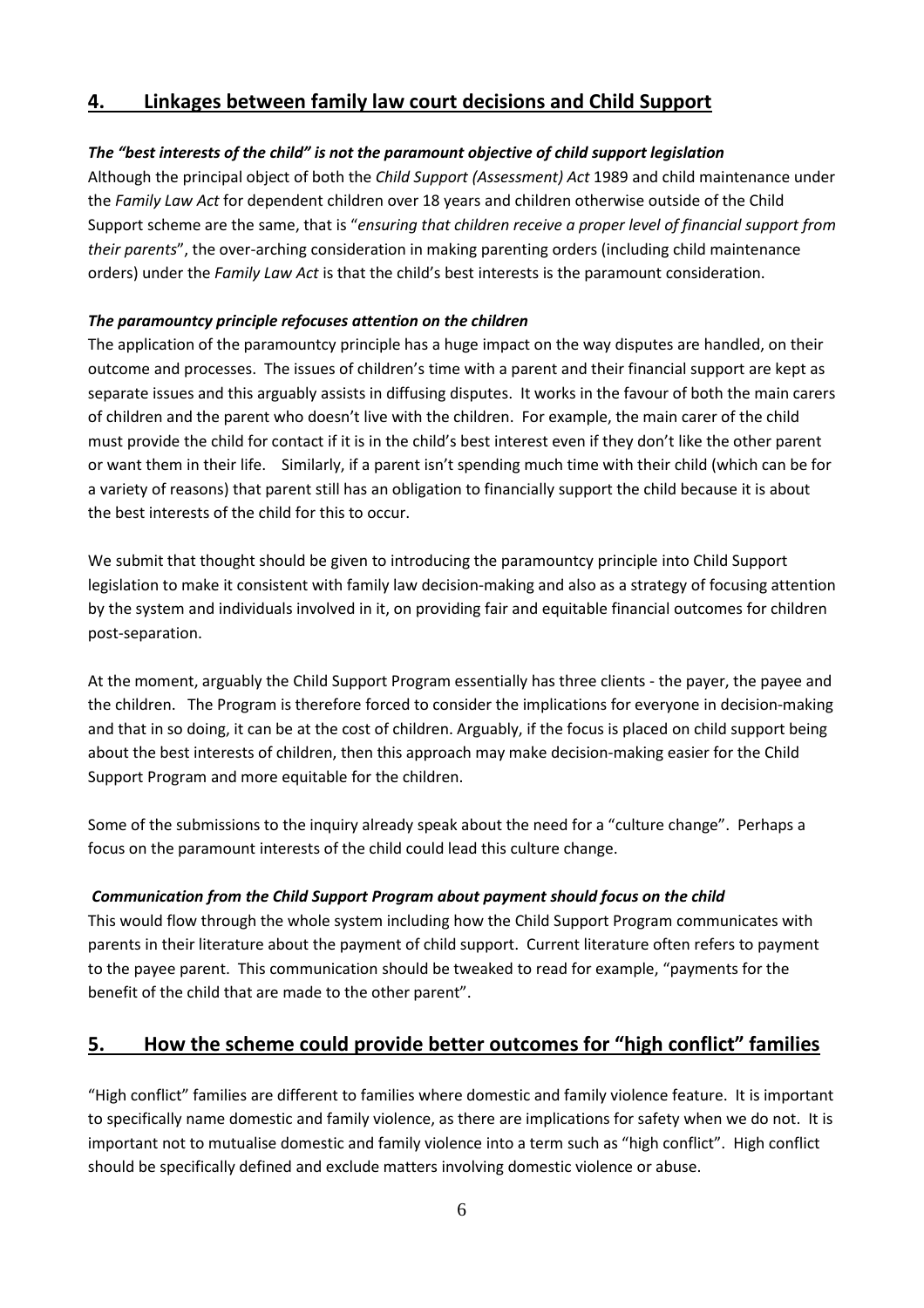The statistics are clear that violence against women and children in Australia is extensive and at unacceptably high rates. 1 in 3 women experience violence and 1 in 5 women experience sexual violence in their lifetime. 1 in 4 children witness violence in their home (ABS 2006). Apart from the impact on the emotional health of individuals and the community as a whole, this violence has a significant economic cost being (US \$) 14.7 billion in 2013 (KPMG 2014). It is of course one of the reasons that there is bi-lateral support for the *National Plan to Reduce Violence Against Women and their Children 2010 – 2022*.

Additionally, we know that allegations of violence and/or abuse frequently accompany post-separation child-related disputes and that separation does not stop the violence. Indeed, we know that separation is extremely dangerous for women and children escaping violence because the violence (rather than stopping) can escalate up to and including lethality.

These following statistics relate to the family law system:

- "More than half the parenting cases that come to the (family) courts involve allegations by one or both parties that the other has been violent [which] often go together with other problems [including] substance abuse and mental ill-health."(AIFS 2006)
- The majority of clients of Family Relationship Centres have some family violence issues. (AGD Family Law Services Background Paper 2013);
- Multiple users of the family law system were families affected by family violence, safety concerns, mental health and addiction problems (AIFS 2009). Parenting arrangements for these families took longer.
- "There is a lack of understanding among family law system professionals of the nature of family violence and the implications it has for making parenting orders." (AIFS 2006)

#### *It is common for domestic violence to include financial abuse*

A common feature of domestic violence is financial control and economic abuse. The child support system provides a key forum where such abusive behavior can be played out. Families where there has been violence can be multiple and frequent users of services. It is highly probable (and the previous statistics and research would tend to back this up) that the vast majority of users of the child support system where there is "identified conflict and ongoing issues about payment and non-payment" are families who have experienced domestic violence.

#### *Power and control*

The dynamic that drives these "disputes" is the ongoing exertion of power and control by the perpetrator over their former partner and children although ostensibly the dispute is referred to as a "child support dispute". We are unaware of any statistics that prove the levels of "high conflict" in the family law system.

#### *Different responses are required for domestic violence and high conflict matters*

Matters involving domestic violence are not and should not be categorised as "high conflict" which suggests a mutuality of both parents participating in unreasonable behaviour. We know that there is a gendered experience of domestic violence and it involves the selective, uninvited, repetitive oppression of one person by another person. It requires specific and specialised responses by systems and individuals, otherwise the perpetrator's behaviour can easily be minimised, dismissed or their actions obfuscated. Categorising domestic violence as "high conflict" and intervening on this basis without recognition of the violence, is dangerous for women and children.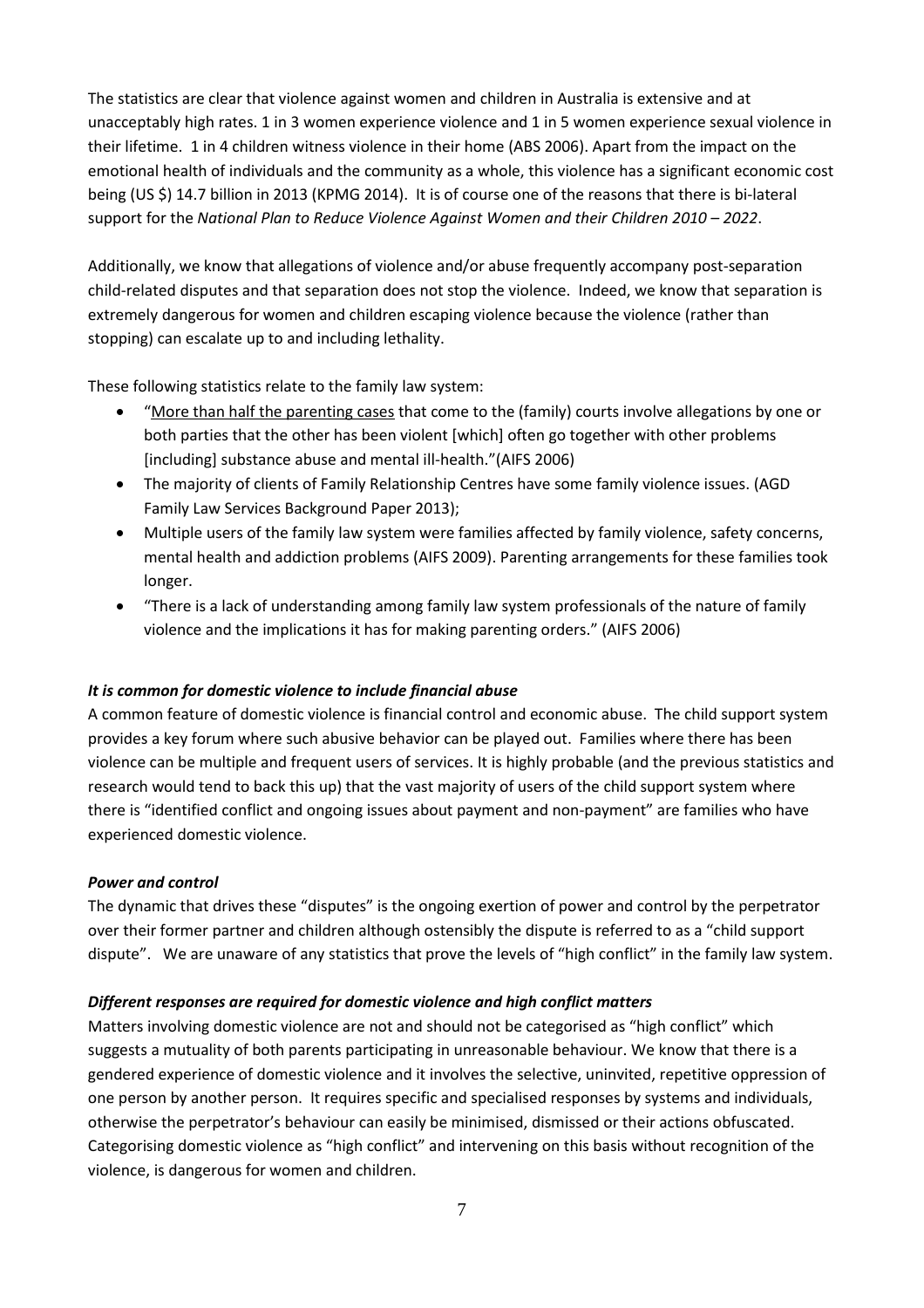#### *Safety should always be the priority in cases involving domestic violence*

It is dangerous not to recognise violence for what it is and respond accordingly with the safety of victims (including children) as the highest priority. Separation is well recognised as the most dangerous time for women and children escaping violence. However, danger for women and children peaks again when women take steps post-separation towards permanent separation eg: the finalisation of family law matters that can take place 12-18 months after separation.<sup>3</sup> Child support negotiations, reviews and objections processes are therefore taking place in a time of heightened risk.

#### *All Child Support staff require training in identifying and responding to domestic violence*

We know that victims of domestic violence will not necessarily identify as victims and be upfront in advising staff. They may however, provide clues to their situation such as *"He cut me off financially. He controlled everything or made all the decisions. I had no say*". These can be indications of domestic violence being present. Also, perpetrators of domestic violence don't present obviously as "perpetrators". They can present as highly reasonable, charming or as victims of the system. All child support staff including first point of contact staff should be trained in screening for and identifying domestic violence, making appropriate referrals and they should be backed up by agency policy that seeks to prevent ongoing systems abuse by perpetrators. Training should be undertaken by those who have expertise in working with victims of domestic violence and also with perpetrators. (It is essential that the perpetrator programs meet international standards of best practice).

The Attorney-General's Department funded the DOORS program which is a risk assessment tool for family law agencies to screen for and identify risk. The program may not be suitable for the Child Support Program, but perhaps is a starting point to consider the development of a Child Support Program domestic violence screening tool.

#### *A specialised approach is required for cases involving domestic violence*

After domestic violence is screened for and identified, we recommend that these cases be transferred to specially trained case workers and that the matters be case managed. Cases involving domestic violence need to be managed by the one case worker to aid transparency, accountability and consistency as perpetrators of violence thrive in environments where there is an uncoordinated approach and decisionmakers that continuously change.

A specialised approach would allow for flagging these files and for monitoring the amount of objections, change of assessments, SSAT decisions or court decisions that are involved in a matter as a means of identifying whether the perpetrator is engaging in systems abuse and determining early on whether an alternative approach is required. For example, whether the matter should be referred to a specialised domestic violence mediation process or to an adjudicated decision.

#### *That such a specialised approach specifically cover both payer and payees*

It is not uncommon for women who have experienced domestic violence to not be the full-time carers of the children post separation. This can be for a variety of complex reasons including:

• That domestic violence harms the mother/ child relationship;

 $\overline{a}$ 

<sup>&</sup>lt;sup>3</sup> Hardesty Jennifer L. "Separation Assault in the Context of Post-divorce Parenting: An Integrative Review of the Literature" Violence against Women 2002 quoting Ellis (1992) at p.600.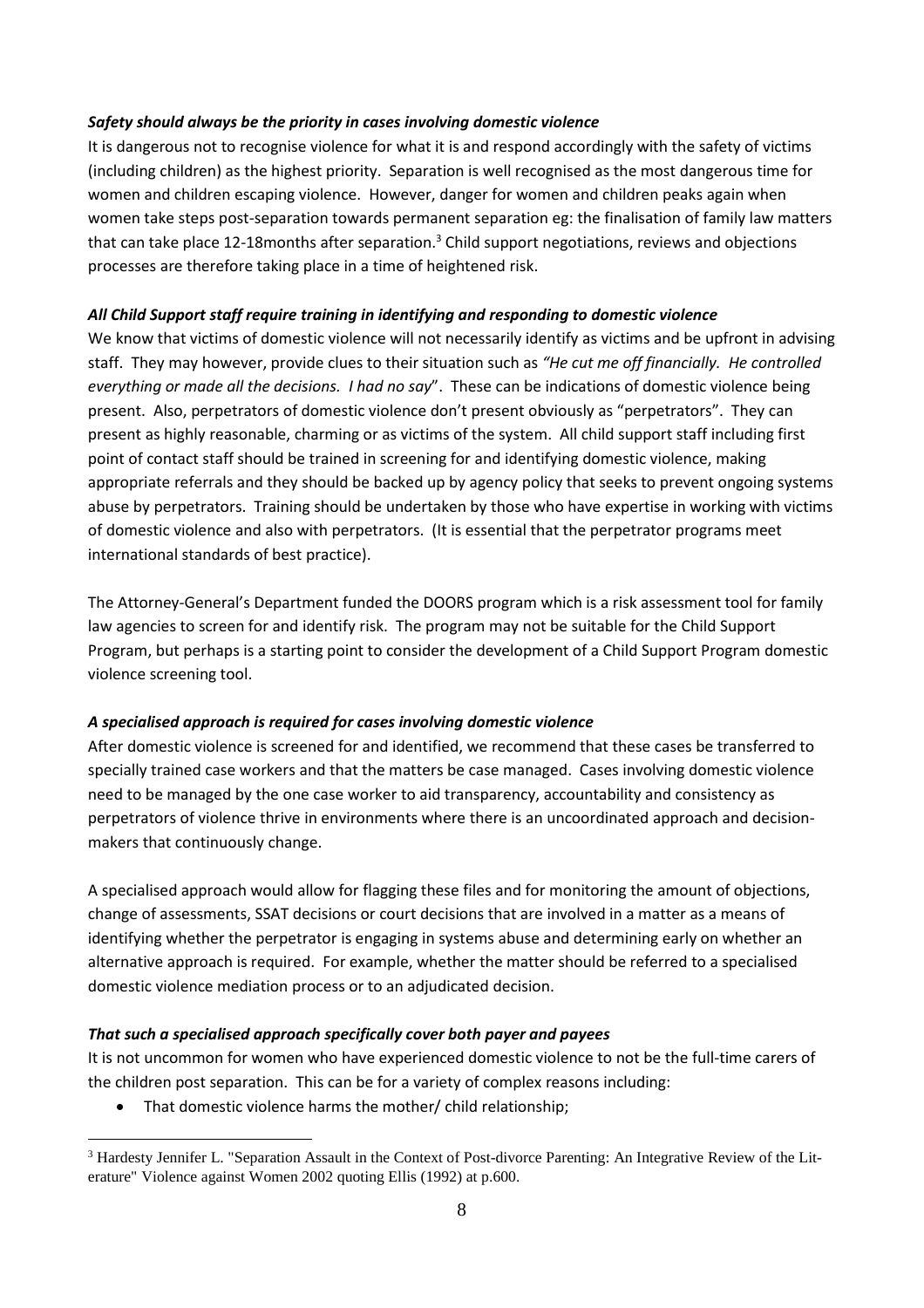- That the perpetrators of domestic violence specifically target this relationship as a tactic of abuse;
- That courts and decision-makers may not adequately take into account issues of domestic violence in decision-making or consider the long-term consequences of placing children with perpetrators;
- That there is inadequate legal aid and many victims of violence are unable to adequately represent themselves in court applications;
- Some children identify and align with the perpetrator as a strategy of survival;
- Many agencies including mediation services and professionals do not adequately screen for domestic violence or understand the dynamics of violence in post-separation parenting.

With the current emphasis in family law legislation on shared parenting arrangements, there is also an increase in families where there is shared care or substantial and significant care. Of course, shared parenting options are an attractive option for perpetrators of violence as they are to involve themselves legally in family activities and this allows them numerous opportunities for exerting ongoing control of the family.

Perpetrators of violence will use any means available to them to continue to exert power and control over the victim of violence. Obviously, perpetrators who have the children with them are in an extremely powerful position vis á vis the victim. They can continue to exert financial abuse over the victim of violence (the payee parent) and their cases should also be part of the specialised pathway and should be case managed. Case managers should be alert to issues of system and other abuse.

#### *Privacy concerns where there is domestic violence*

One of the members of our network has seen clients who have raised with the lawyer serious concerns about the release of their private information by the Child Support Program to the other parent, about their income, work status, address etc when there has been/is domestic violence.

As a result, clients can be reluctant to supply the Child Support Program with relevant and up to date information about their circumstances that may serve to increase the amount of child support they receive, for fear of that information being shared with the other party.

There are also cases where there is a fear of revictimisation through systems abuse. For example, if information is shared by the Child Support Program with the other parent it could be used against one party in further litigation. For example, information that the mother had to cease work due to health reasons, and then this information is used by the father in arguing for changes to the time arrangements in the family courts.

In cases involving domestic violence in particular, the Child Support Program should be able to withhold certain information from the other parent depending on its relevance to an assessment for child support payments.

#### *Centrelink staff also require specialised domestic violence training*

Similarly to Child Support staff, Centrelink staff also require training to screen for and identify domestic violence. It is essential that victims of violence are advised at the first possible instance of the option of seeking an exemption from the collection of child support if it is too dangerous. Some services have identified that this does not occur.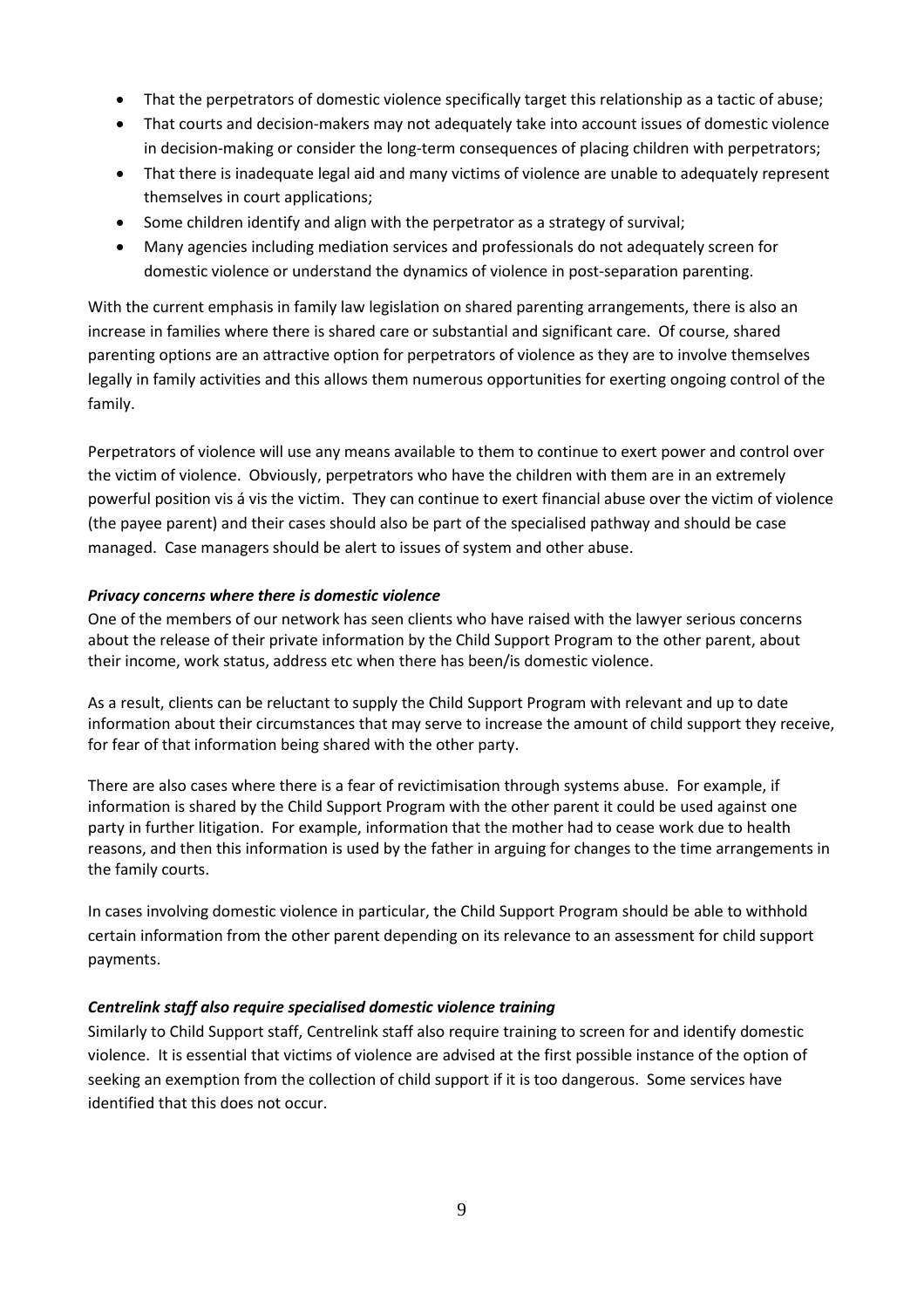## *Specific policy is required to exempt victims of violence from private collections*

Parents who are able to freely negotiate have the ability to enter into private arrangements for collections. However, there is no distinction in child support policy about which families are best suited for private collections. We know that perpetrators of violence use these private collections arrangements as a means of negotiating time with the children and minimising their financial obligations to the children. It is not uncommon for perpetrators to pursue and obtain shared care of the children as a means to minimise payment. After obtaining the court orders, some fail to take this time up.

Some victims of violence and their children live with this result as they are too scared to go back to court to change the orders which, in itself would be difficult to alter because *a substantial change in circumstances* is required. Other women are worried that any court action would be an incentive for him to start exercising the care arrangements pursuant to the orders. These women often have had safety concerns for their children about a shared care arrangement but have been unable to prove this. They accept their financial predicament as the price they pay for safety.

Some victims of violence will approach the Child Support Program about the unfairness of the arrangement and that the court orders don't reflect the reality of care being undertaken. However, they are often told by Child Support to take the matter back to court. As discussed, some victims simply do not have the financial/emotional strength to pursue such an action.

Other victims are too scared to undertake such direct negotiations and will opt out of the system altogether and won't pursue child support because of fear of reprisal.

Victims of domestic violence should not be forced into directly negotiating with the perpetrator of the violence about such arrangements. They will rarely be able to negotiate a fair outcomes and the children will suffer financially. At its worse this can be dangerous.

# **6. Effectiveness of mediation and counselling as part of the family assistance frameworks**

#### *Processes should only operate when full disclosure of financial circumstances has occurred*

It is important that mediation and other forms of dispute resolution only occur where there has been full disclosure of financial circumstances. Many of our clients are in situations where they do not have full details about their former partner's finances. Withholding financial information is a common tool used by perpetrators of domestic violence. Where there may be informal dispute resolution or negotiation by child support staff, women have reported feeling coerced into not pursuing their applications for change of circumstances by being given an "off-the-cuff" assessment of prospects of success without full disclosure having taken place.

#### *Specialised model of mediation required when there is domestic violence, or children will miss out*

We believe that a specialised model of mediation is required to properly assist families where there has been domestic violence and they are negotiating family law issues, including child support. We support a Coordinated Family Dispute Resolution model (CFDR) approach being considered in this context. CFDR was specifically designed to assist families mediate issues around children's arrangements where there was violence. CFDR provided a high level of support to both the victim and perpetrator of violence, including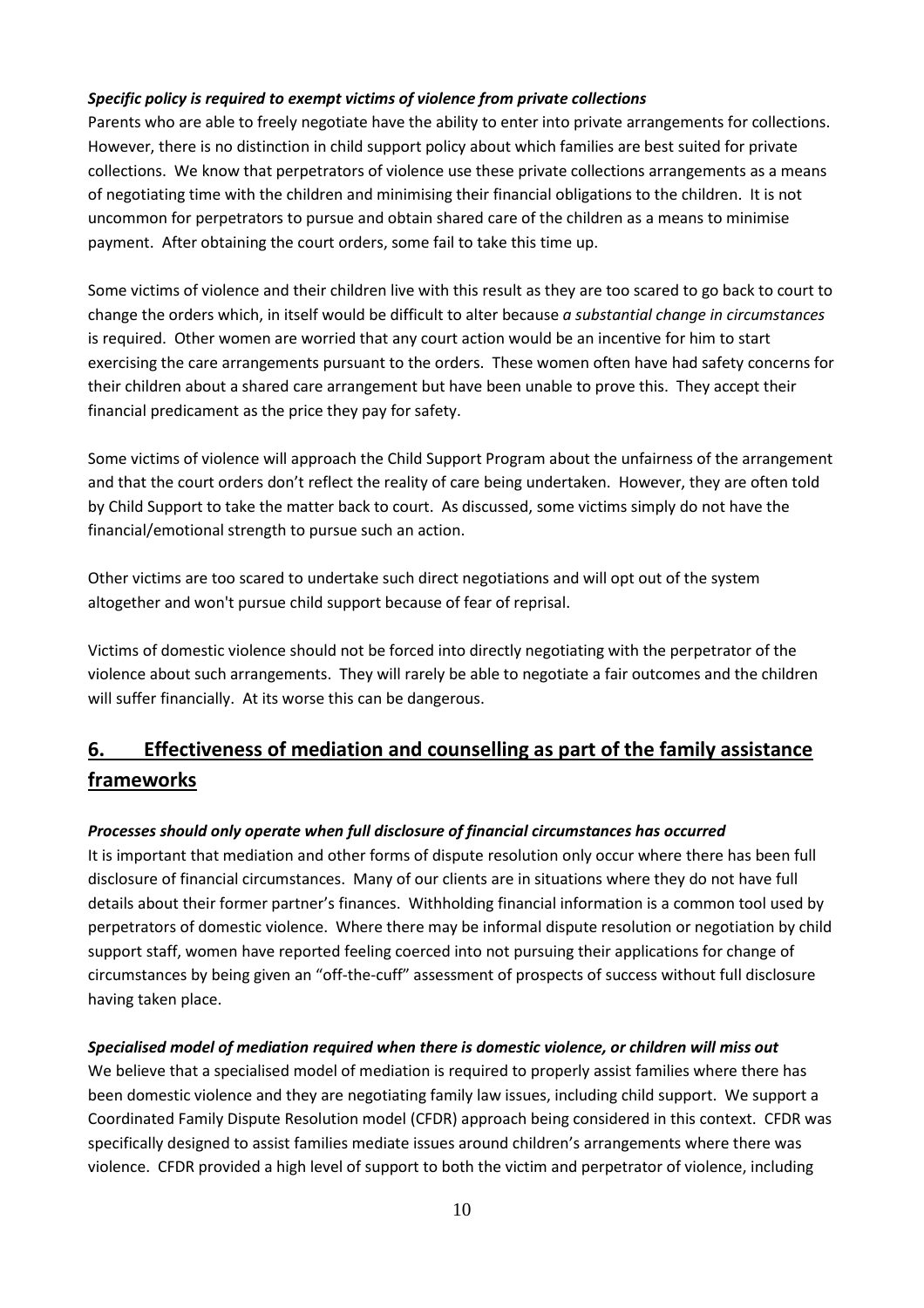access to legal assistance and representation at the mediation. A key feature of the model was the specialised risk assessment undertaken. Not all families were suitable for the program because of reasons of risk and safety and these cases were referred to court.

CFDR therefore acted as an important filter, identifying matters that could benefit from mediation with appropriate support and those where a court decision was required. The CFDR model was piloted in 5 sites around Australia but was not funded by the former government because of financial reasons. However, a cost benefit analyses should be considered about not implementing a specialised model to respond to domestic violence eg additional Centrelink payments, continual objections and change of assessment processes, court applications, counselling services, Legal Aid, etc.

Reference has already been made to the key research of KPMG about the mounting cost to the Australian community of not appropriately addressing violence against women.

## *Legal assistance is essential*

If CFDR is not adopted at least a process that involves legal assistance is required. Unfortunately there are long-term consequences if parties enter into unfair child support agreements, as these agreements are very difficult to change. Lawyers can provide parties with appropriate warnings, advice and drafting of fair and appropriate child support agreements.

## *Professor Parkinson's idea to refer to FRCs*

The reality is that many FRCs are also not equipped to deal with these issues. Our previous comments about a specialised mediation approach to cases involving domestic violence are relevant. In some cases where there has been ongoing disputation over many years or avoidance of payment, an adjudicated decision is required, including matters where there has been domestic violence.

Concerns previously raised about processes that force decisions to be made in circumstances when full disclosure of financial information has not taken place are equally valid to FRC mediations as they are to current Child Support processes.

# **7. Other Issues:**

#### *Arrears*

It is important that the department administering child support establishes some clarity around collection of arrears. Clients are not aware of what steps the department will commit to in order to chase up outstanding payments; and what powers they will exercise to collect child support.

Also, the Department needs to commit to enforcing arrears at an earlier stage – often our clients can be owed tens of thousands before enforcement processes are commenced.

#### *Other ideas for consideration to incentivise prompt payment*

In Canada, **as a last resort** there are enforcement processes that allow for the suspension of drivers licences and passport. See <http://www.justice.gc.ca/eng/fl-df/enforce-execution/sol.html>

In particular see: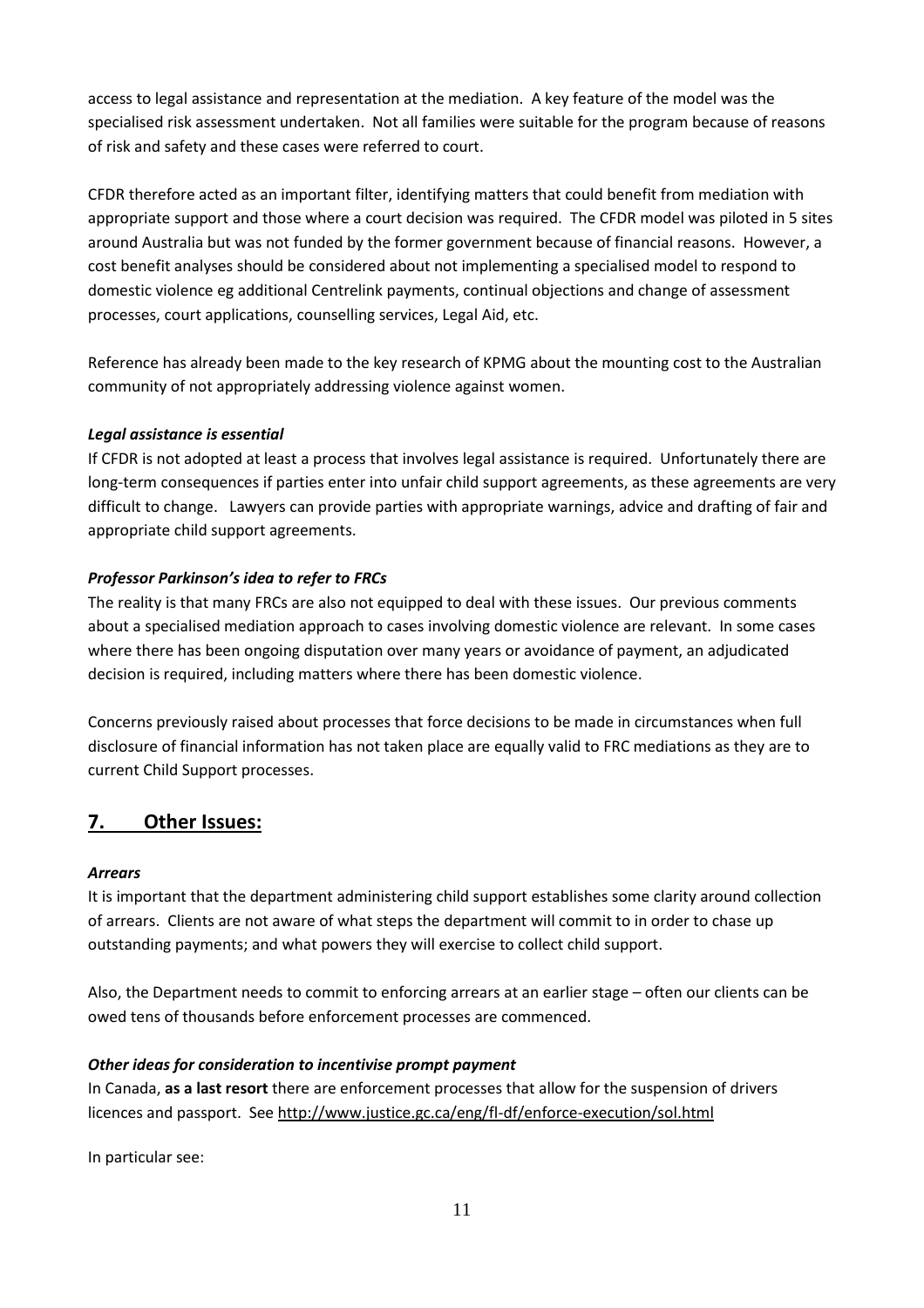*If your passport or federal licence is being suspended*

*Only a Maintenance Enforcement Program[<http://www.justice.gc.ca/eng/fl-df/enforce](http://www.justice.gc.ca/eng/fl-df/enforce-execution/provpro.html)[execution/provpro.html>](http://www.justice.gc.ca/eng/fl-df/enforce-execution/provpro.html) can apply to have your Canadian passport or federal licence suspended. This is often a last resort when other enforcement measures have failed. Usually, warning notices will be sent before a federal licence or passport is suspended. If you receive such a notice, you*  should contact the Maintenance Enforcement Program[<http://www.justice.gc.ca/eng/fl](http://www.justice.gc.ca/eng/fl-df/enforce-execution/provpro.html)*[df/enforce-execution/provpro.html>](http://www.justice.gc.ca/eng/fl-df/enforce-execution/provpro.html) that sent you the notice. Program officials may agree not to suspend your licence or passport if you make arrangements to pay the amount you owe.*

*If your passport is suspended while you are travelling*

*If you are abroad when your passport is suspended, you have two choices:*

 *\* make arrangements to pay your support debt with the Maintenance Enforcement Program that asked for the suspension; or*

 *\* ask the closest Canadian government office, such as a Canadian embassy or consulate, to give you an emergency travel document. This document will let you return to Canada but it will not allow you to travel anywhere else. For more information, contact Passport Canada[<http://www.ppt.gc.ca/service/contact.aspx>](http://www.ppt.gc.ca/service/contact.aspx).*

A potential loss of the privilege to travel or to drive would provide incentive for people to responsibly manage their child support matters i.e. notifying Child Support that the incorrect income is being applied or the actual amount of time that the children are spending with both parents etc. At the present moment it is not uncommon for people to have large child support debts, for those debts to go unpaid and then at the end of the case (when the child is 18) for the payer parent to seek a discharge of debt. These circumstances are particularly rankling as the child is never supported and the payee parent bears the burden of support entirely.

Providing incentive for people to do the right thing in meeting their obligations earlier or correcting an error early on would hopefully lead to a reduction in the circumstances where large debts accrue.

Research should be undertaken into whether there are any unintended consequences before considering implementing such a scheme, such as how it would impact in cases of payers who are victims of family violence.

#### *Hiding income*

The ability of the payer to hide their real income because they own a business or are self-employed is a continual complaint over many years. Women in these situations are often desperate and frustrated that the 'system' is used to deny their children the financial assistance they require. We are not experts in this area, but surely there must be ways that these parties cannot so easily flout the law and deprive their children.

#### *Women in Prison*

Some of our network members visit women's prisons to provide legal advice. Women in prison can leave prison with accumulated child support debt if the Child Support Program is not notified about the period of incarceration. This obviously puts them financially on the back foot immediately when re-entering the community.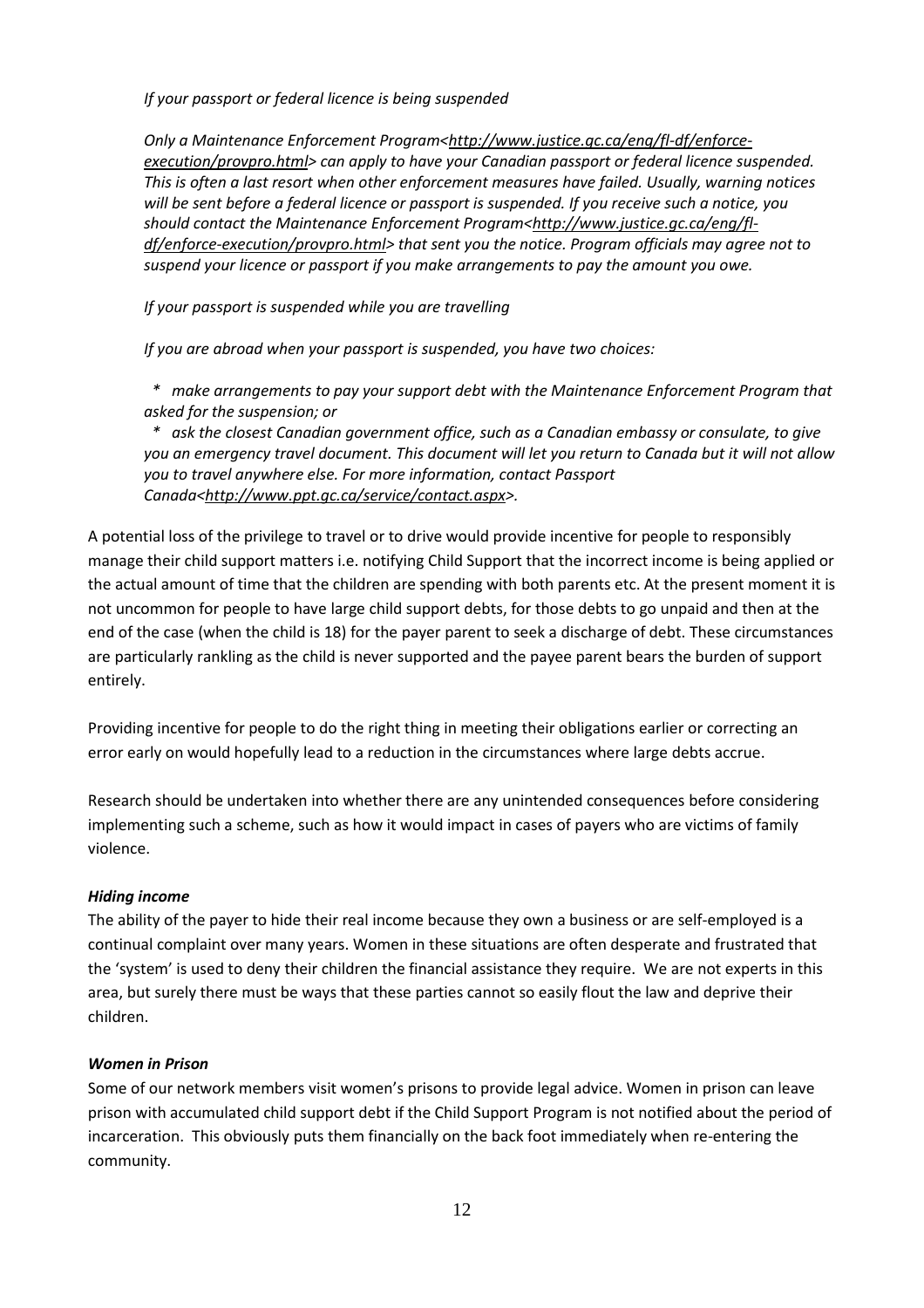On some occasions Centrelink may be aware of the incarceration and stop their payments but there is a failure to communicate with the Child Support Program and the debt continues to accumulate.

We understand that Child Support may provide information to prisoners about notifying the Child Support to avoid the accumulation of debt. We don't know how effective this is in reality as the Agency would have to negotiate with each governor with each prison to negotiate entry, etc. Specific consideration should be given to how to do this more effectively.

## *Perpetrators of violence and abuse in prison*

Another consideration is that some payees who have been prisoned for relevant domestic violence or child abuse offences can deliberately accumulate the child support debt during their prison term by not advising the Child Support Program of their incarceration. Upon release, they then use the application process to negate the debt as a means to have further contact with the family. As you can imagine this causes incredible amounts of distress and stress to the family involved. There is a need for better coordination of government departments so that the Child Support Program is automatically informed about incarceration without the need for the offender to be involved in any way in the process.

## *A consideration of the New Zealand approach*

WLSA has not had time or capacity to research this extensively but our understanding is that:

- Any child support the paying parent pays goes to the Government to help cover what the payee gets from the Government. The payee can find out what the paying parent is supposed to pay in child support and ask for a review if they think it's not enough. Once the payee's benefit stops, the child support goes directly to the payee.
- For payees on Government benefits, NZ Inland Revenue will top-up payees when payers are in default in paying child support.
- Also, the default income level for payers is the cap (maximum, or presently about NZ\$130Kpa) and not the average weekly earnings like we use in Australia. These two issues have apparently always been the stand-out differences between the Australian and NZ child support systems.
- It has long been the case that where the paying parent doesn't pay the assessed child support amount, the custodian parents will still be paid child support from Inland Revenue so that the child always has adequate financial support. Then Inland Revenue chases the paying parent for the arrears.
- A noticeable difference is that child support becomes a whole less personal because payments are simply made to and from the Government (ie Inland Revenue) and that this can be an important issue regarding cases involving domestic violence as the control factor is removed as the custodian parent will still receive payments from Inland Revenue, even if the paying parent stops paying child support.

We are especially attracted to the idea of the government collecting the child support rather than it becoming the responsibility of parents and that payees can plan financially (eg enter into rental agreements loan agreements) as they are assured regular and consistent payments. Most importantly, the children are not negatively impacted whether the payee pays or not.